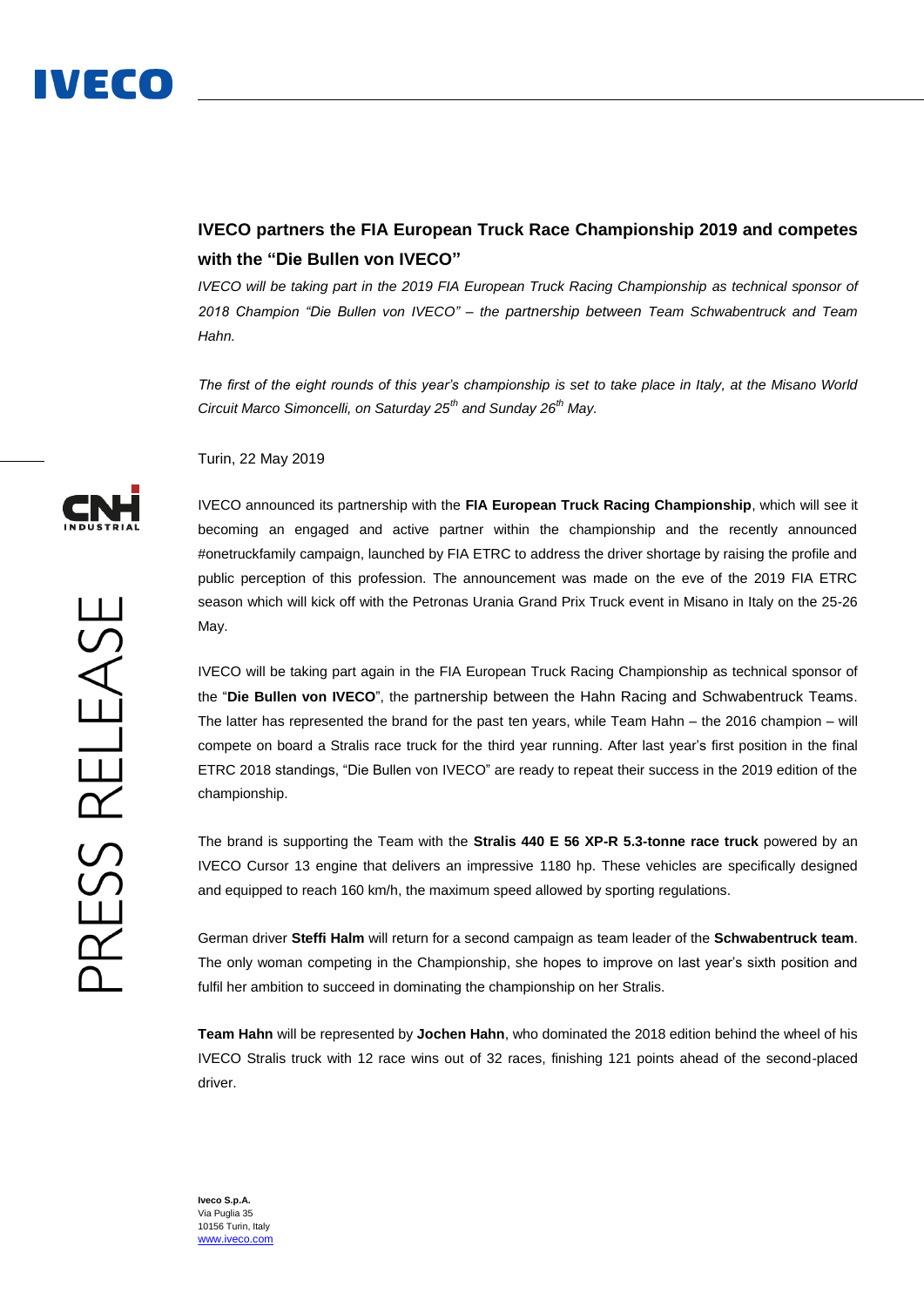

The teams are looking forward to competing in the first round at the Misano track.

IVECO will also be represented by two more teams: Reinert Racing, which secured a second place in the ETRC 2018 standings, and Don't Touch Racing, which will be taking part in the championship for the second year running.

IVECO will take to the track on each of the eight championship circuits, and will be present in the paddocks with vehicle displays, fan shops and hospitality facilities.

## *The European Truck Racing Championship 2019*

| Round | <b>DATE</b>          | <b>CIRCUIT</b> | <b>COUNTRY</b>        |
|-------|----------------------|----------------|-----------------------|
| 1     | 25 - 26 May          | Misano         | Italy                 |
| 2     | 22 - 23 June         | Hungaroring    | Hungary               |
| 3     | $6 - 7$ July         | Slovakiaring   | Slovakia              |
| 4     | $20 - 21$ July       | Nürburgring    | Germany               |
| 5     | $31$ Aug. $-1$ Sept. | Most           | <b>Czech Republic</b> |
| 6     | 14 - 15 September    | Zolder         | Belgium               |
| 7     | 27 - 29 September    | Le Mans        | France                |
| 8     | 5 - 6 October        | Jarama         | Spain                 |

**IVECO**